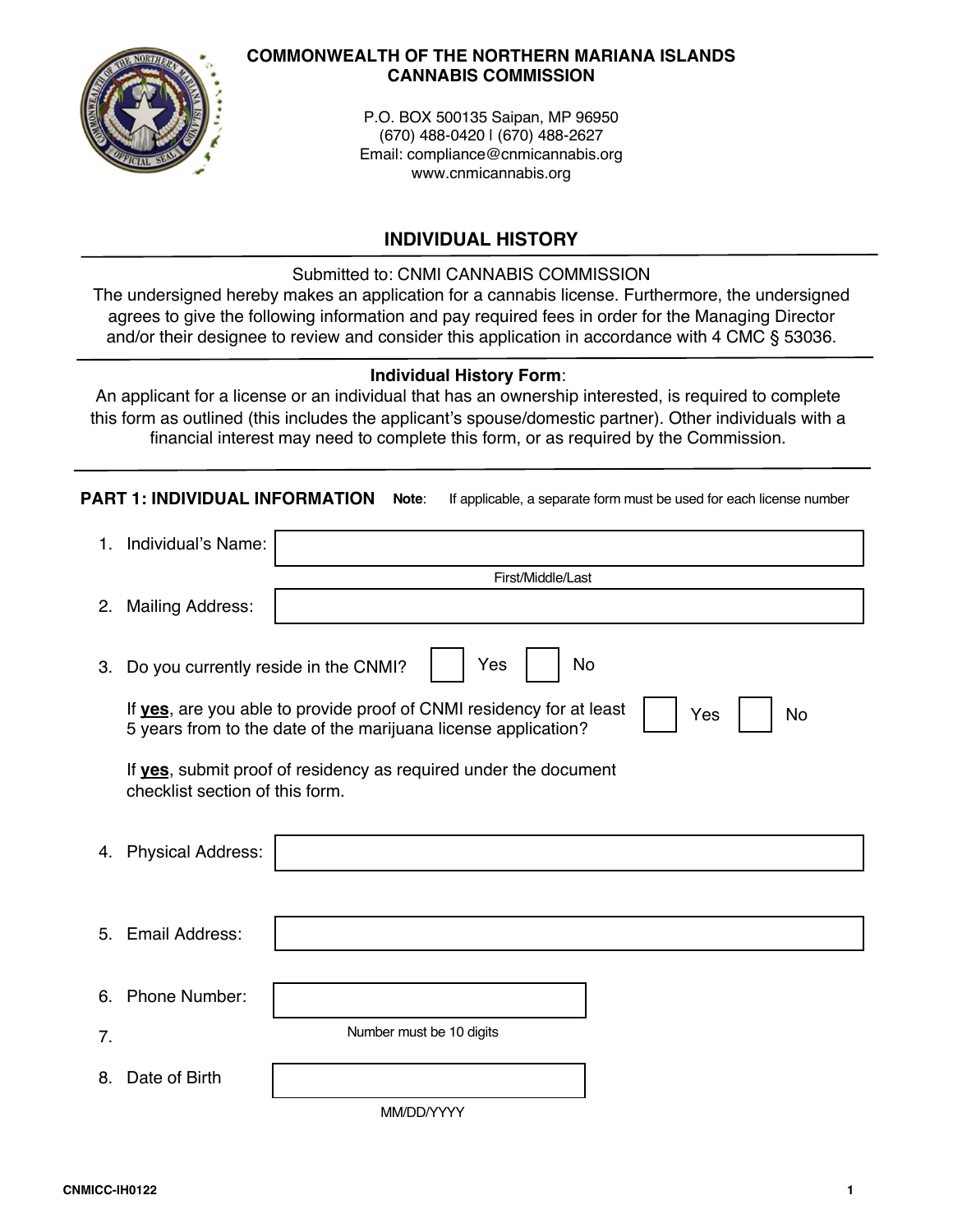|                             | Individual History Form                                                                                                                                                                                                                                                                                                      | <b>NAME:</b>                                                                        |  |  |  |  |
|-----------------------------|------------------------------------------------------------------------------------------------------------------------------------------------------------------------------------------------------------------------------------------------------------------------------------------------------------------------------|-------------------------------------------------------------------------------------|--|--|--|--|
|                             | 7. Have you ever been convicted of a felony?                                                                                                                                                                                                                                                                                 | Yes<br>No                                                                           |  |  |  |  |
|                             | If yes, attach a detailed explanation of the conviction.                                                                                                                                                                                                                                                                     | Note:<br>A conviction will not necessarily prevent you<br>from obtaining a license. |  |  |  |  |
| 8.                          | Do you have any arrests or citations that are not resolved?                                                                                                                                                                                                                                                                  | Yes<br>No                                                                           |  |  |  |  |
|                             | <b>Note:</b> If you are arrested, cited, or convicted after submitting this document to the Commission, but before receiving a<br>CNMI Cannabis license, you must immediately notify the CNMI Cannabis Commission and submit a revised Individual<br>History form. Failure to do so may result in denial of the application. |                                                                                     |  |  |  |  |
| <b>PART 2: ASSOCIATIONS</b> |                                                                                                                                                                                                                                                                                                                              |                                                                                     |  |  |  |  |
|                             | Do you have a spouse or domestic partner?                                                                                                                                                                                                                                                                                    | Yes<br>No                                                                           |  |  |  |  |

If **yes**, your spouse or domestic partner must complete and submit an Individual History form with the application.

2. If you are applying for other marijuana license(s) or have received a marijuana license(s), list the business name(s) and address(es). If applicable, list the corresponding license number(s). This includes having a financial interest or ownership in a legal entity that applied or held the license.



## **PART 3: DOCUMENT CHECKLIST**

An applicant/licensee must provide the CNMI Cannabis Commission with the following documentation. The submission must be complete, clear and legible. Failing to include the required documents will delay the application process. Additional information or clarification regarding the details of this submission may be requested.

- **1. Photo Identification**. Attach a copy of a valid government issued photo identification (i.e. driver's license, passport, etc.)
- **2. Proof of Residency**. To satisfy the residency requirement for the Cannabis License Application in accordance with 4 CMC § 53021, provide evidence of continued residency in the CNMI for 5 years immediately prior to the submission date of the corresponding cannabis application. Applicant may submit a copy of their CNMI Annual 1040 or Employment Verification.